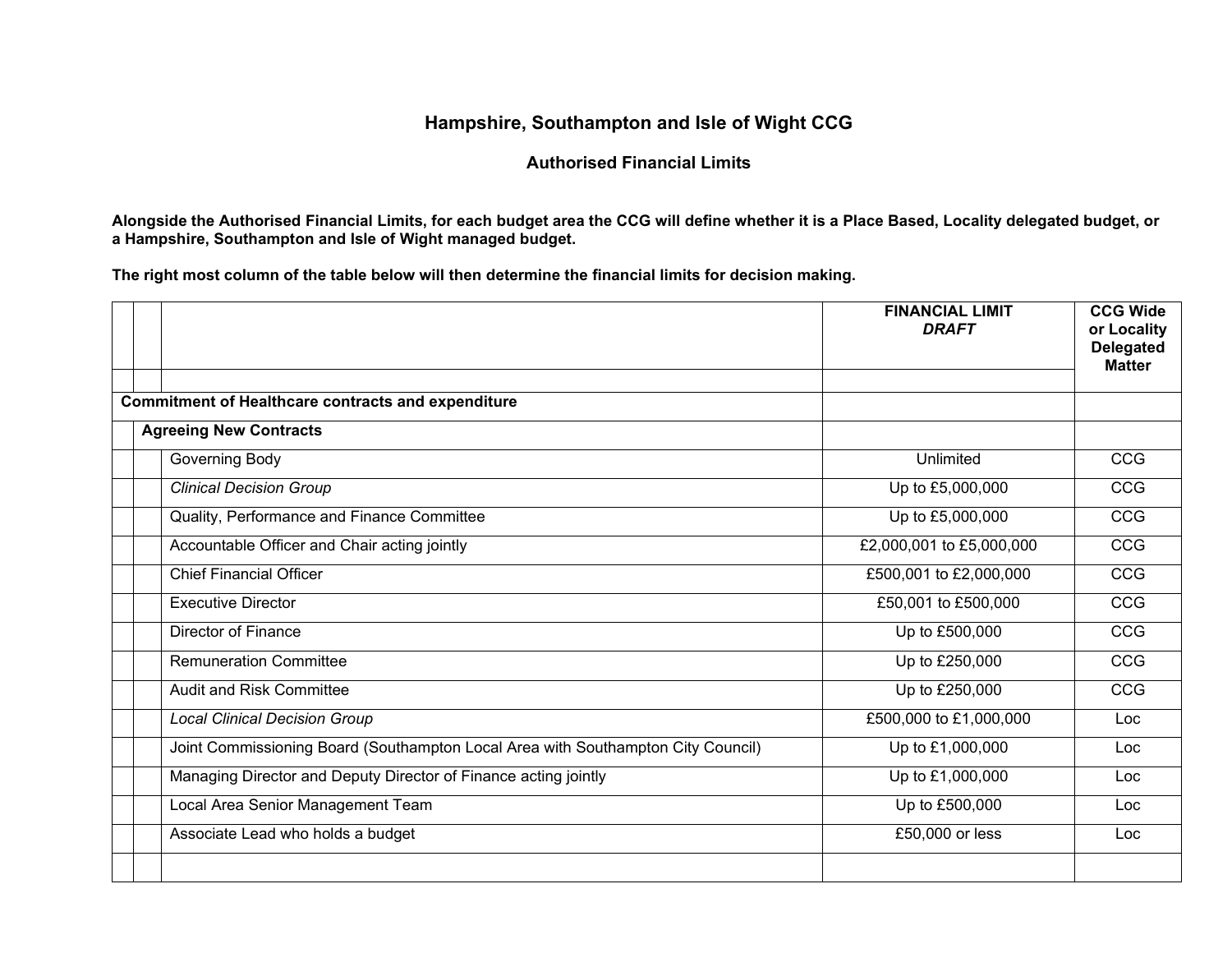| Annual renewal of existing contracts (includes authority to sign contract documentation to<br>given value)                                                                                                                                                                                                                                                                      |                      |            |
|---------------------------------------------------------------------------------------------------------------------------------------------------------------------------------------------------------------------------------------------------------------------------------------------------------------------------------------------------------------------------------|----------------------|------------|
| Accountable Officer and Chief Financial Officer                                                                                                                                                                                                                                                                                                                                 | Unlimited            | <b>CCG</b> |
| <b>Chief Financial Officer</b>                                                                                                                                                                                                                                                                                                                                                  | Up to £15,000,000    | CCG        |
| Managing Director and Deputy Director of Finance acting jointly                                                                                                                                                                                                                                                                                                                 | Up to £5,000,000     | Loc        |
| Commitment of non-healthcare contracts and expenditure                                                                                                                                                                                                                                                                                                                          |                      |            |
| Governing Body                                                                                                                                                                                                                                                                                                                                                                  | Unlimited            | <b>CCG</b> |
| <b>Clinical Decision Group</b>                                                                                                                                                                                                                                                                                                                                                  | Up to £500,000       | <b>CCG</b> |
| Quality, Performance and Finance Committee                                                                                                                                                                                                                                                                                                                                      | Up to £500,000       | CCG        |
| Accountable Officer and Chair acting jointly                                                                                                                                                                                                                                                                                                                                    | £250,001 to £500,000 | <b>CCG</b> |
| <b>Remuneration Committee</b>                                                                                                                                                                                                                                                                                                                                                   | Up to £250,000       | <b>CCG</b> |
| Audit and Risk Committee                                                                                                                                                                                                                                                                                                                                                        | Up to £250,000       | <b>CCG</b> |
| <b>Chief Financial Officer</b>                                                                                                                                                                                                                                                                                                                                                  | £150,001 to £250,000 | CCG        |
| <b>Director of Finance</b>                                                                                                                                                                                                                                                                                                                                                      | £50,001 to £150,000  | <b>CCG</b> |
| <b>Executive Director</b>                                                                                                                                                                                                                                                                                                                                                       | £10,001 to £50,000   | CCG        |
| <b>Local Clinical Decision Group</b>                                                                                                                                                                                                                                                                                                                                            | £250,000 to £500,000 | Loc.       |
| Local Area Senior Management Team                                                                                                                                                                                                                                                                                                                                               | Up to £250,000       | Loc        |
| Managing Director and Deputy Director of Finance acting jointly                                                                                                                                                                                                                                                                                                                 | Up to £100,000       | Loc.       |
| Associate Lead who holds a budget                                                                                                                                                                                                                                                                                                                                               | £10,000 or less      | Loc / CCG  |
| Commitment of expenditure on consultancy and/or interim staff off-payroll                                                                                                                                                                                                                                                                                                       |                      |            |
| NHS England guidelines must be followed - NHSE approval must be sought if the CCG<br>is appointing people who fall into any of the below categories:<br>Cost greater than £600 per day (excluding VAT and expenses but including<br>agency fees);<br>Engaged for a period greater than 6 months; or<br>In roles of significant influence (e.g. member of CCG Governing Bodies). |                      |            |
|                                                                                                                                                                                                                                                                                                                                                                                 |                      |            |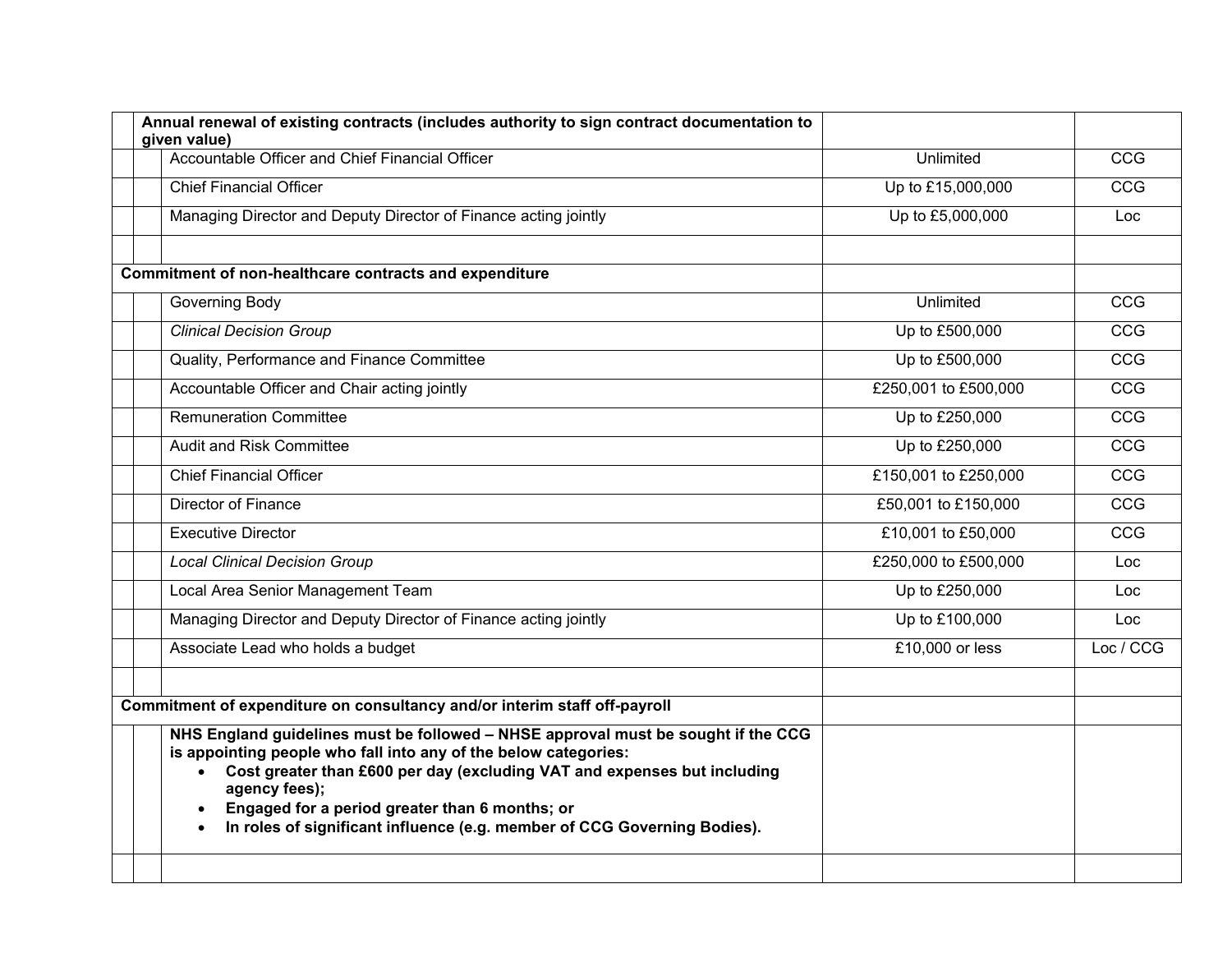| <b>Primary Medical Care Delegated commissioning</b>                                                                                                                                                                       |                               |            |
|---------------------------------------------------------------------------------------------------------------------------------------------------------------------------------------------------------------------------|-------------------------------|------------|
| Delegated commissioning must be in line with NHS Englands SFIs. All contracts over 5 years must be approved by NHS England<br>Commercial Executive Group. This applies to all contracts (both clinical and non-clinical). |                               |            |
| <b>CCG Primary Care Committee</b>                                                                                                                                                                                         | Unlimited                     | <b>CCG</b> |
| Accountable Officer and Chair acting jointly                                                                                                                                                                              | £1,000,001 to £2,000,000      | CCG        |
| <b>Chief Financial Officer</b>                                                                                                                                                                                            | £250,001 to £1,000,000        | CCG        |
| Local Area Primary Care Operational Group                                                                                                                                                                                 | Up to £1,000,000              | Loc        |
| Local Area Primary Care Senior Management Team                                                                                                                                                                            | Up to £500,000                | Loc        |
| Managing Director and Deputy Director of Finance acting jointly                                                                                                                                                           | Up to £1,000,000              | Loc.       |
| Associate Lead for Primary Care                                                                                                                                                                                           | £250,000 or less              | Loc        |
| <b>Commitment of Continuing Healthcare Packages and Special Packages of Care</b><br>(includes all care groups - adults, children, LD and mental health)                                                                   |                               |            |
| <b>Managing Director</b>                                                                                                                                                                                                  | >£5,000 per week              | Loc        |
| Associate Clinical Lead for CHC and Deputy Director of Finance                                                                                                                                                            | Not more than £5,000 per week | Loc        |
| <b>Clinical Lead for CHC</b>                                                                                                                                                                                              | Not more than £3,000 per week | Loc        |
| Tenders and quotations for non-clinical services                                                                                                                                                                          |                               |            |
| 2 competitive quotations to be obtained for contracts                                                                                                                                                                     | $>E10,000$ < £20,000          |            |
| 3 competitive quotations to be obtained for contracts                                                                                                                                                                     | $>$ £20,000 < £100,000        |            |
| Formal tendering procedure must be applied where estimated contract value exceeds                                                                                                                                         | £100,000                      |            |
| European Union (OJEU) limits and requirements must always be followed and procurement<br>advise sought                                                                                                                    |                               |            |
| <b>Losses and Compensations Authorisation Limits</b>                                                                                                                                                                      |                               |            |
| All losses and compensations should be referred to the Chief Financial Officer                                                                                                                                            | No Limit                      |            |
| Income - request to raise invoices and charges other than healthcare contracts                                                                                                                                            |                               |            |